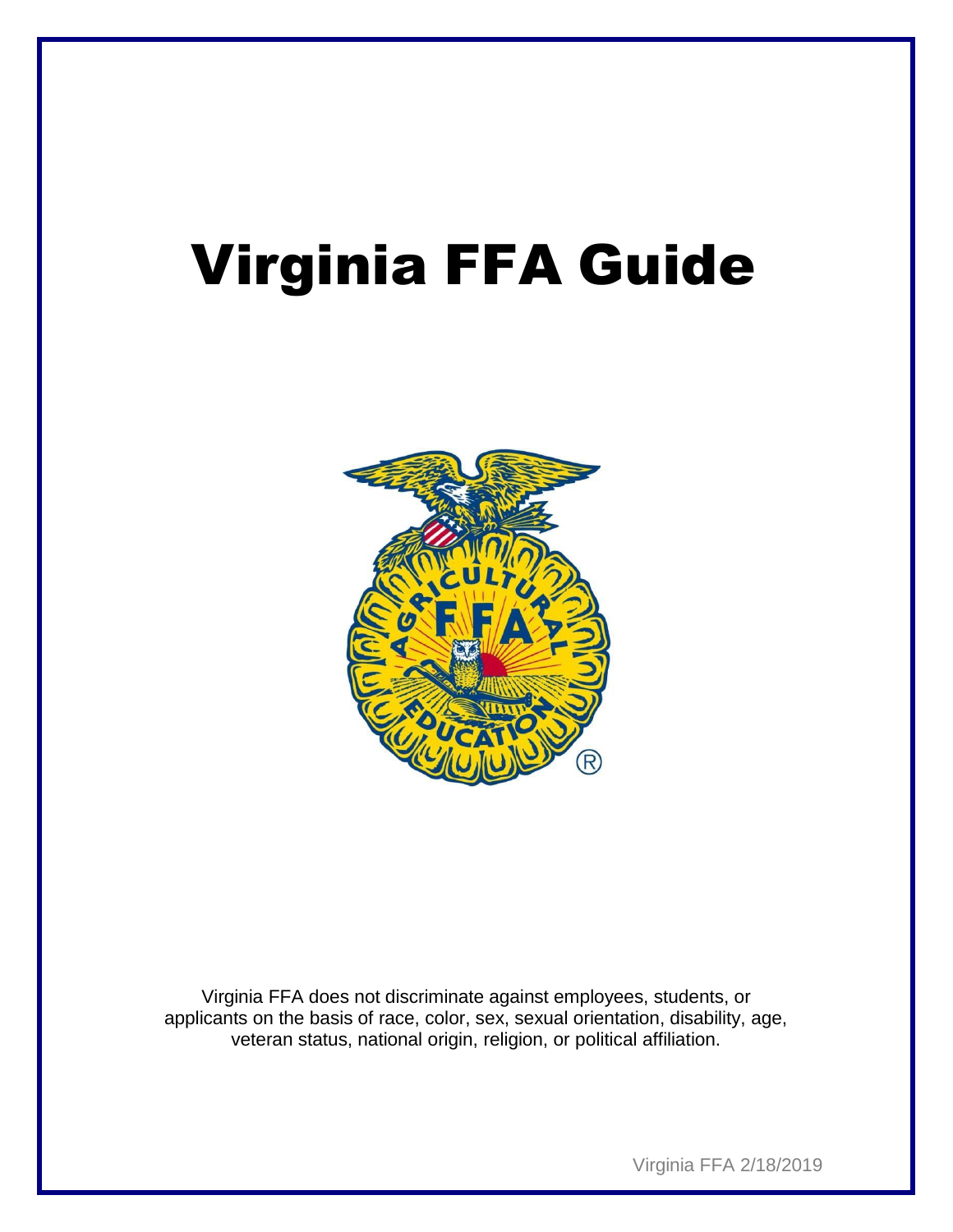## Philosophy for Virginia FFA Career Development Events

Students are important customers of agricultural education and the FFA who recognize quality and value in products and activities. When provided an opportunity to fashion their educational experiences, they generally make wise decisions based on needs, perceptions, image and the opinions of others influence students. They value change based on their perceived personal needs as well as the needs of others. They sometimes value change for the sake of variety. Adults are concerned about the experiences of students and want to help organize experiences that will meet the future needs of students while accomplishing the purposes of agricultural education and the FFA organization. The Virginia FFA Association should assume the leadership role in developing and continuously improving relevant FFA career development events and awards. Although the Virginia FFA Association should be aware of the needs of local chapters and should react to those needs, it should help initiate opportunities that reflect relevant and emerging technology.

Virginia FFA career development events and awards should be developed with significant input from FFA members, teachers, partners, respective industry sponsors, and others involved in agricultural education. Virginia career development events and awards should reflect instruction that currently takes place in the entire agricultural education program, including classroom instruction, laboratory instruction, individualized instruction, and/or supervised agricultural experience. However, it is appropriate for the state organization to develop career development events and awards that stimulate instruction in emerging areas that reflect both current and future community, national, and global work force needs. The authority for insuring the relevance of an FFA activity is ultimately vested in the Virginia FFA Advisory Council. The primary goal of career development events is to develop individual responsibilities, foster teamwork and promote communication and individual achievement.

The activities in each career development event:

- Include problem solving, critical thinking and teamwork skills, where appropriate.
- Encourage appreciation for diversity by reducing barriers to participation among members.
- Develop general leadership and recognize individual and team achievement.
- Promote concentrated focus on future needs of members and society.

The state association should promote individual, chapter, and team career development events and awards. Chapter and team career development events and awards should be based on cooperation and teamwork while recognizing the value of competition and individual achievement. The role of career development events and awards is to motivate students and encourage leadership, personal growth, citizenship, and career development.

Students should be recognized for achievement in career development events and awards. Quality standards should be used as a basis for achievement. The state association should ensure that the recognition is appropriate and meaningful. Recognition for achievement should be reflective of the total effort required by the chapter/team/individual and should take place at all levels of participation.

The Virginia FFA Association shall encourage accessibility and provide opportunities for achievement and recognition for students with diverse backgrounds. High expectations should be consistently communicated to those who are involved in career development events and awards.

## Agriculture,Food and Natural Resources (AFNR) Career Cluster Content

Agriculture is a highly technical and ever-changing industry upon which everyone is dependent. In order to maintain agriculture as the nation's number on industry, it is crucial to understand the importance of agrisciences, marketing strategies, safe food production and continuous research. Strong, relevant Agriscience programs are on way to maintain the nation's agricultural edge.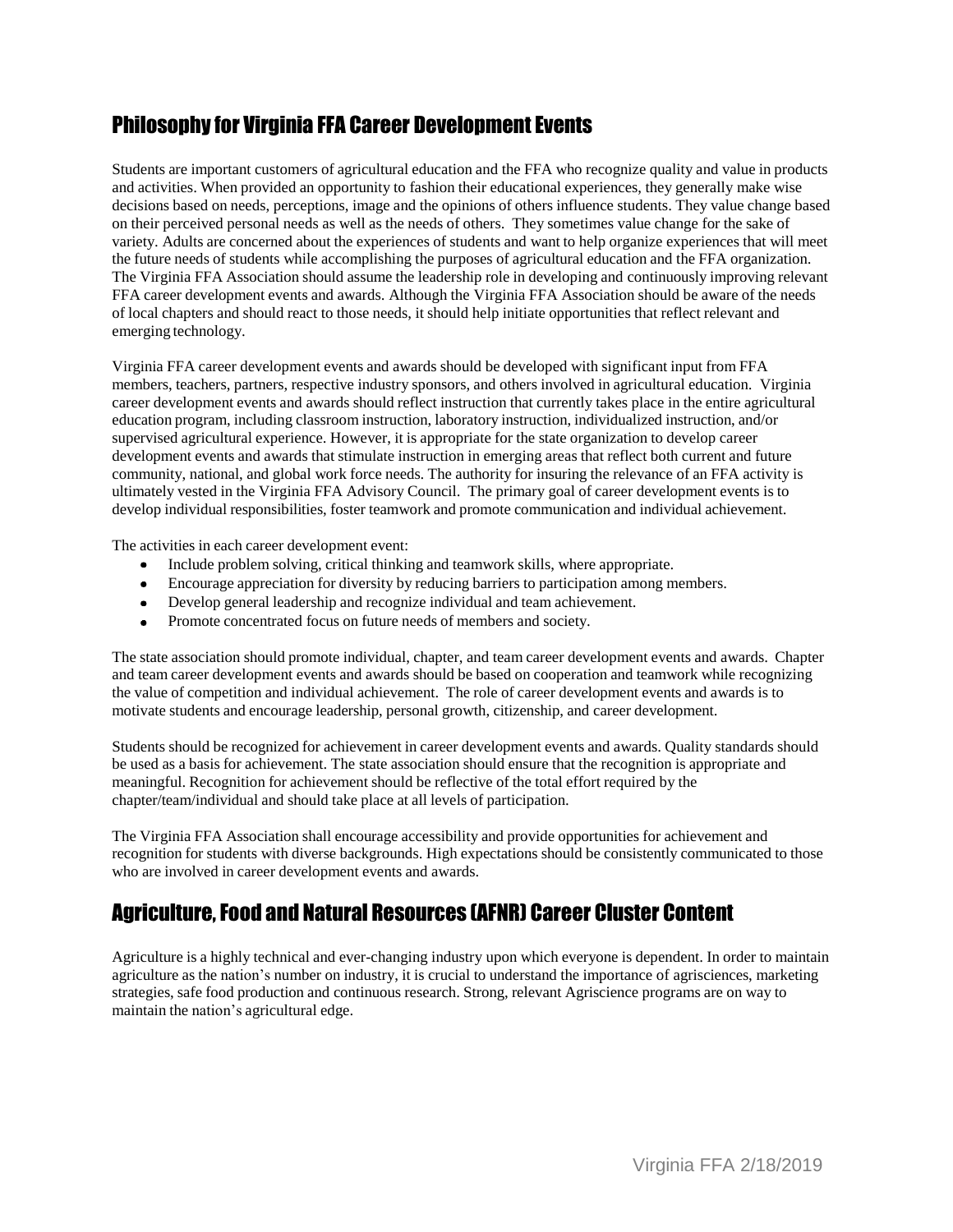## General Rules and Official Policies

#### *Violations of any of the following rules may be grounds for the event superintendent to disqualify the participants.*

State FFA Staff and CDE Superintendents will use the published rules and procedures to organize and implement the State FFA Career Development Events. Event activities may not be conducted due to lack of necessary materials, expertise or extreme impact to event budgets.

#### **TEAM ACTIVITIES**

The primary goal of team career development events and awards is to develop individual responsibilities, foster teamwork, and promote communications while recognizing the value of ethical competition and the value of individual achievement. A team career development event/award requires two or more members from one chapter working cooperatively. Team career development events and awards are intended to be an outgrowth of instruction.

Team career development events and awards should:

- include problem solving and critical thinking.
- promote an appreciation for diversity by reducing barriers to participation.
- promote new directions and focus on future needs of members and society.
- include cooperative activities.
- encourage broad participation among members and recognize excellence within levels of experience.
- recognize individual and team achievement, develop general leadership, and recognize levels of ability.
- provide local recognition for superior performance at the state and national level.

#### **ELIGIBILITY OF PARTICIPANTS**

- 1) Each participant must be a current bona fide dues paying FFA member in good standing with the local chapter, state FFA association, and the National FFA Organization at the time of the career development event (or by May 1 for the Virginia FFA, whichever date comes first.) In the event a participant's name is not on the chapter's official roster for the years in which the dues were payable to the National FFA Organization, a past due membership processing fee of \$35, in addition to the dues must be paid.
- 2) The participant, in a State Senior Career Development Event, must be:
	- a. A high school FFA member, (a graduating senior is considered eligible to compete in state career development events the convention directly after graduation.) (High school refers to grades 9-12.)
	- b. A middle school team consisting of all  $8<sup>th</sup>$  grade FFA members.
	- c. While in school, be enrolled in at least one agricultural education course during the school year and/or follow a planned course of study; either course must include a supervised agricultural experience program, the objective of which is preparation for an agricultural career. For this purpose a student needs to be enrolled in at least one agricultural education course during the year they qualified for the event. If the student was previously enrolled in an agriculture class and was an FFA member, they may compete in a contest if they have scheduling issues (ex. Advanced Placement classes) that do not allow them be enrolled in an agriculture class but they must still have an SAE.
- 3) The participant in a State Junior Career Development Event must be:
	- a. at the time of the event must be a  $6<sup>th</sup>,7<sup>th</sup>, 8<sup>th</sup>$  or  $9<sup>th</sup>$  grade full dues paying member.
	- b. While in school, be enrolled in at least one agricultural education course during the school year and/or follow a planned course of study; either course must include a supervised agricultural experience program, the objective of which is preparation for an agricultural career. For this purpose a student needs to be enrolled in at least one agricultural education course during the year they qualified for the event.
- 4) The participant in a State Middle School Career Development Event must be:
	- a. At the time of the state competition has qualified as either a  $6<sup>th</sup>$ ,  $7<sup>th</sup>$  or  $8<sup>th</sup>$  grade middle school member.
	- b. While in school, be enrolled in at least one agricultural education course during the school year and/or follow a planned course of study; either course must include a supervised agricultural experience program, the objective of which is preparation for an agricultural career. For this purpose a student needs to be enrolled in at least one agricultural education course during the year they qualified for the event.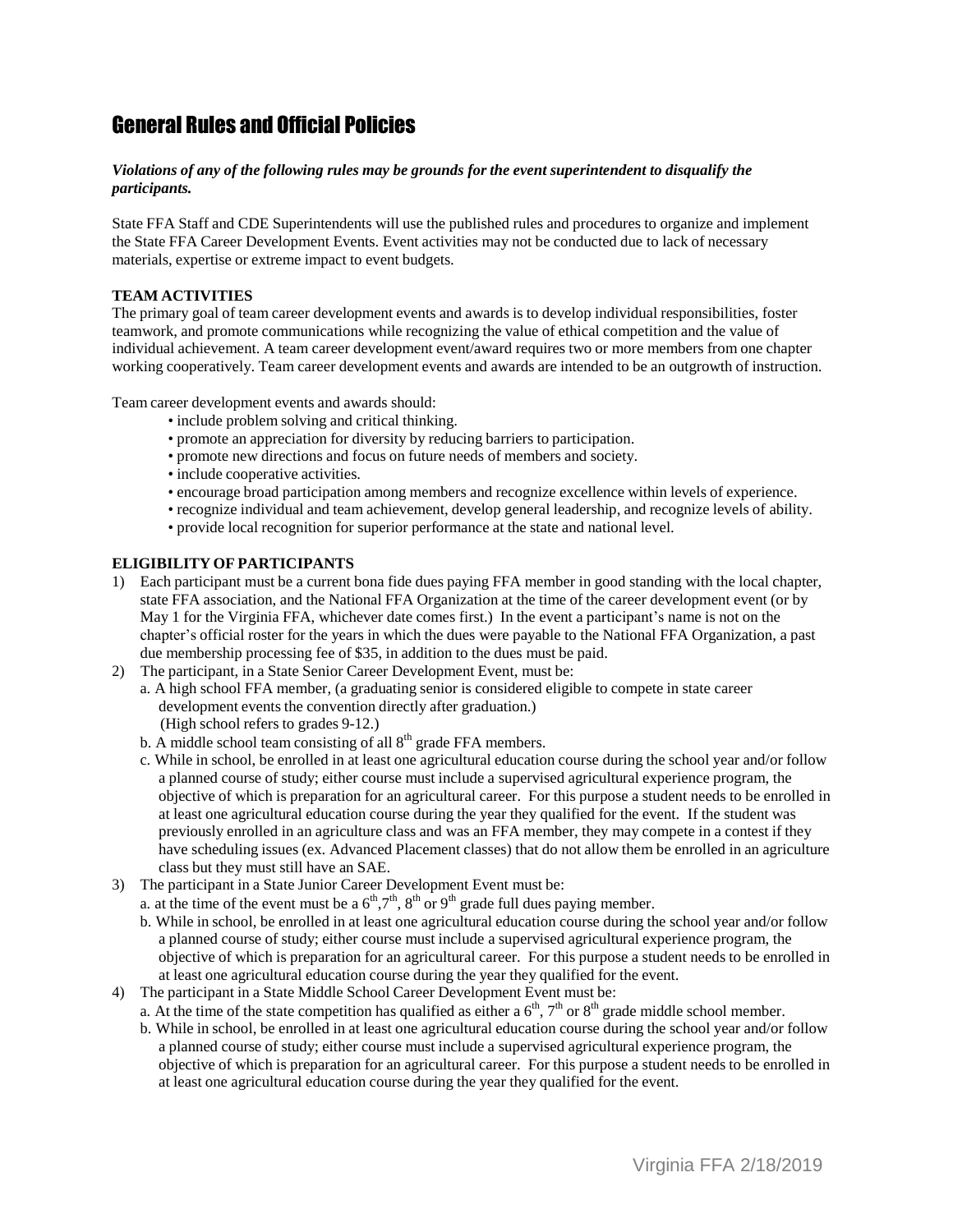- 5) To compete in the creed speaking event, the member has qualified as either a  $7<sup>th</sup>$ ,  $8<sup>th</sup>$  or  $9<sup>th</sup>$  grader by state convention.
- 6) CDE participants who start an event and do not complete the event without notifying event officials at the time of departure will be disqualified. This can affect the overall team rank and position. In some events this will also disqualify the entire team
- 7) The state supervisor/executive secretary of agricultural education must certify that participants are eligible. If an ineligible student is entered in any career development event, the entire team of which that student is a member may be declared ineligible.
- 8) The first contest that a school wins in the current year will be the contest that the individuals on that team will represent Virginia at the National FFA Convention. To explain, if an FFA chapter puts more than one current winner of an FFA contest on an additional team, then the second place team will be declared the State Winner and will compete at the National FFA Convention. If one person is a duplicate and the National rules allow for a three-person team, then the first place team will represent Virginia. If a student that wins a contest is declared ineligible, or cannot attend the Convention, then the other members of the team will be allowed to compete for individual awards only. (A medical waiver may be granted if a member of a winning team is unable to attend due to a medical condition.)
- 9) Individuals who have been state winners or have represented the state in any official national FFA career development event are not eligible to enter the same FFA event again. However, FFA junior division state winners are eligible for state senior division. Individuals on a state winning team cannot compete in that division again.
- 10) A chapter may enter any number of career development events; however, a chapter may have no more than one team in each division in each event. *If the contest allows a Junior and Senior Team then only the Senior* Team is eligible to advance to the National Level. If the event is a joint FFA & 4-H contest, then a school **must declare an official team but will be allowed to enter the number of teams permitted by 4-H.**

#### **CHECK-IN**

Participants will check-in at the state FFA convention as indicated in the annual State Guidelines. Dates, hours and place of check-in will be sent annually to the agricultural education teacher. All participants will be given an identification number by which they will be designated throughout the event.

#### **ADDITIONAL OPERATIONAL PROCEDURES AND POLICIES**

- 1) Emergency Conditions: Under emergency conditions, a state team participating in a Virginia FFA Career Development Event may be made up of less than the required members. Fewer than the required number could compete if an emergency condition such as illness, death in the family or an act of God would occur. Those individuals competing would still be eligible to qualify for individual awards.
- 2) Event committees will strive to divide teams into groups so that no two participants from a team will be in the same group. In any case, no two members will be placed side-by-side.

#### **3) Disqualification:**

- a. Any communication, verbal or non-verbal between participants during a career development event will be sufficient cause to eliminate the team member involved from the career development event. The only exception to this would be communication between team members during the team activity portion of a given career development event.
- b. Teams arriving after the career development event has begun may be disqualified or penalized. No member substitutions may be made after the career development event begins.
- c. Any assistance given to a team member from any source other than the career development event officials or assistants will be sufficient cause to eliminate the team from the career development event.
- d. Event superintendents may stop any participant if they deem their manner to be hazardous either to themselves or others. Such stoppage shall deem the individuals disqualified for that section of the career development event.
- e. CDE participants who start an event and do not complete the event without notifying event officials at the time of departure will be disqualified. This can affect the overall team rank and position. In some events this will also disqualify the entire team.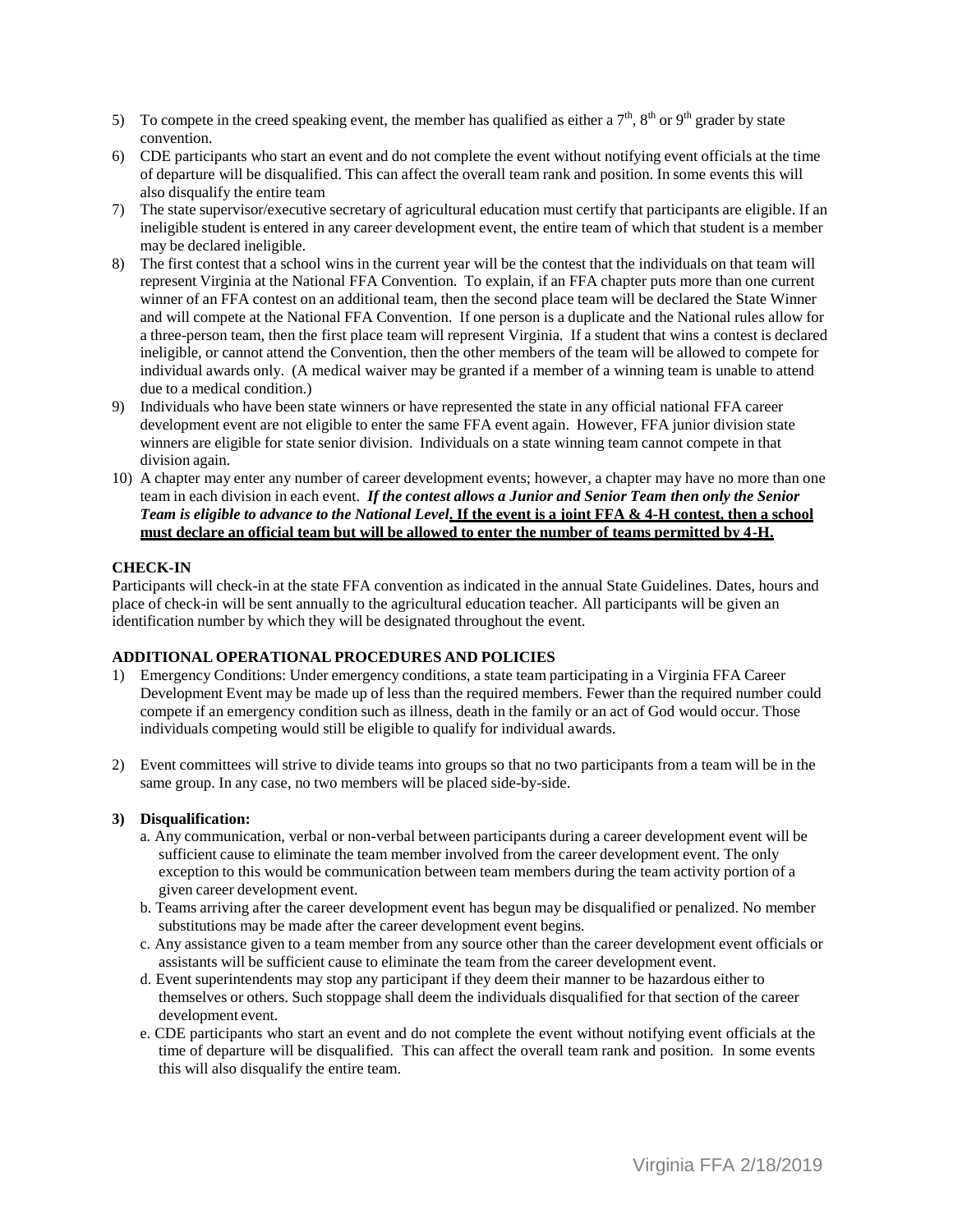- f. Participants will not be allowed to utilize personal electronic communication devices, other than those approved by the event officials, during the entire course of the event. Participants who access personal electronic communication devices without prior approval of the event officials will be disqualified.
- g. No participant shall gain access to real materials that will be utilized by the event committee during the competition. Any team, participant, advisor or coach reported and proven to do so will be disqualified from the national event.
- 4) Advisors
	- a. Advisors are not allowed to be in contact with their students at any point or time during the competition.
	- b. Advisors may only be allowed at the contest site if they are assigned to a supervise a group or part of the contest
- 5) Participants are expected to observe the National FFA Code of Ethics and the Proper Use of the FFA Jacket during the career development events. (Please see the latest edition of the Official FFA Manual.)
- 6) Official FFA dress is highly recommended for all participants where appropriate and is required for the awards presentation and recognition.
- 7) Participants or advisors will not be allowed in the career development event area as designated in the specific career development event rules. Infractions of this statement may result in team disqualification.
- 8) Accessibility for all students—all special needs requests should be submitted two weeks prior to the event for scheduling of assistance during event.
- 9) Written Document Penalties- a penalty of 10% of the total points allotted will be assessed for the written documents received after the postmarked deadline. If the document is still not received seven days after the postmark deadline, the team/individual may be subject to disqualification.
	- 1. National staff will mark late entries as such.
	- 2. Event officials will be notified of late entries at the time written documents are provided for judging.
	- 3. Event superintendent will ensure that penalty is applied.
- 10) Results of all Virginia State FFA Career Development Events will be announced during sessions at State Convention.

#### **TEAM AND INDIVIDUAL AWARDS**

The ranking of teams and individuals in each of the career development events will be on the basis of logical groups within the total range of scores. Awards will be distributed to the winning teams and individuals at award programs following the completion of the career development events.

#### **VIRGINIA FFA ADVISORY COUNCIL**

Purpose: To advise the State Staff on issues impacting both FFA Career Development Events and Awards to ensure:

- 1) All activities are consistent with industry needs.
- 2) All activities are available to all members.
- 3) All activities are conducted openly, fairly and in a quality manner.
- 4) Cooperation among various activities occurs, to the degree possible, to promote the interconnectedness of agriculture (i.e. forestry and agricultural mechanics or farm business management and dairy or livestock) and agricultural education (classroom, SAE, FFA).
- 5) New and innovative activities are being put forward for consideration.
- 6) As many students as possible have the opportunity to participate.
- 7) A constant process of local advisor in-service on proper use of these activities as tools for learning is being championed.
- 8) All activities are operated consistently with Advisory Council policy.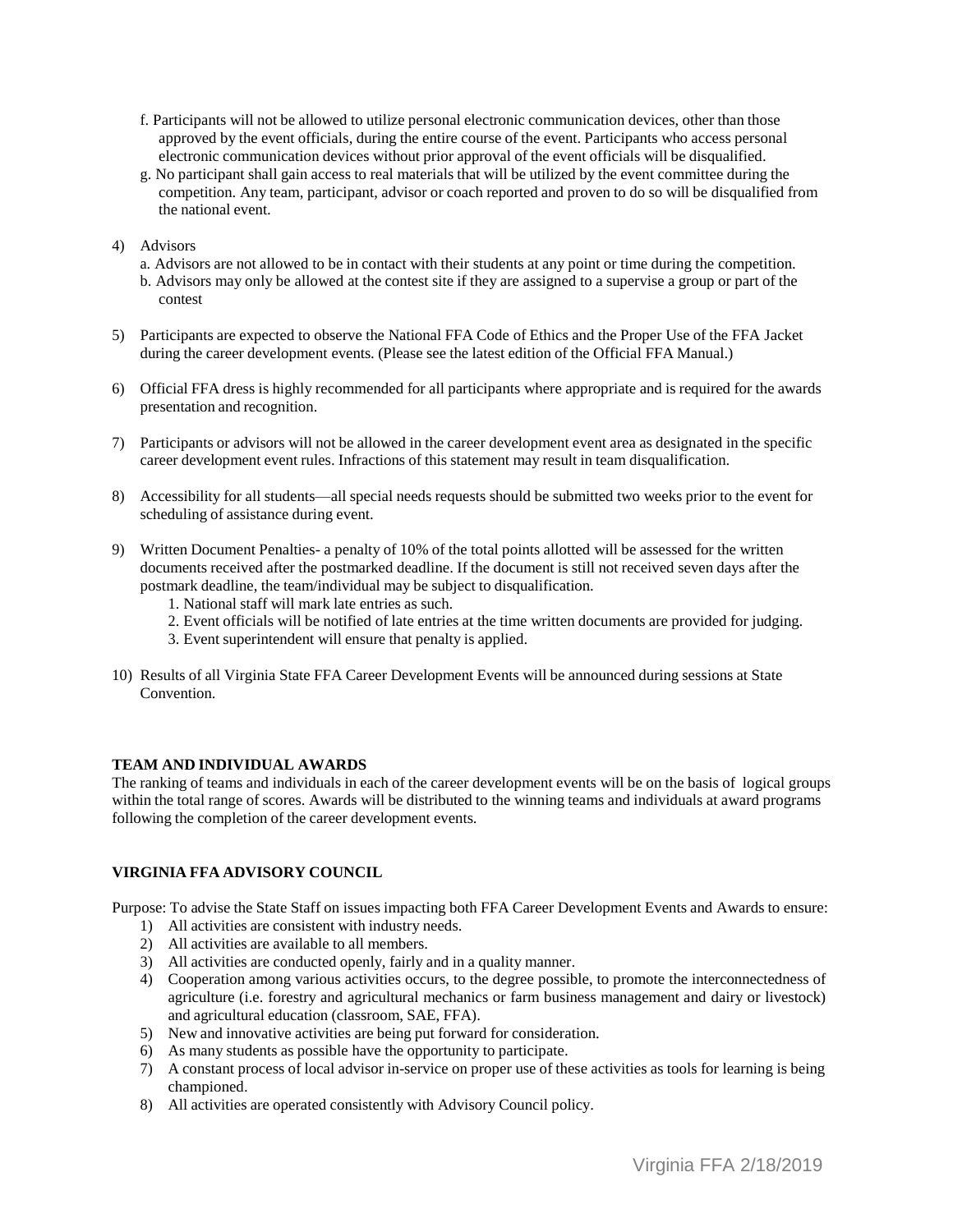9) Activities are conducted within available budgets approved by the FFA Advisory Council and, if appropriate, Virginia FFA Foundation Board.

The State FFA Advisory Council shall consist of two instructors of agricultural education from each FFA area in the state, two at-large agricultural education members, past State FFA President, and current President of the Virginia Association of Agricultural Educators; appointed annually by the state advisor. The duties of this council shall be to represent the FFA chapters and advisors in the areas on matters pertaining to the conduct of the entire program; to arbitrate conflicts at the area, federation and chapter level; to review State FFA Degree applications, Star FFA Degree Applications, Proficiency Award Applications, and National Chapter Award applications and make recommendations to the state advisor; to recommend changes, revisions and/or new rules and regulations to the State FFA Board of Directors and the state advisor; and to serve in any capacity in which it may be called upon by the state advisor.

The chair of the advisory committee on awards and career development events will be elected each year.

#### **State Board of Directors**

#### **Section A.**

#### Governing Body

1. The governing body of the organization shall be the State Board of Directors, which shall consist of: the state FFA advisor, who shall serve as chairperson; one agricultural education instructor from each of the state FFA areas; one representative from the State FFA Advisory Council, one representative of the State FFA Foundation; and one representative of the State FFA Alumni Association. The state FFA executive secretary shall serve as ex-officio member of the State FFA Board of Directors.

2. The terms of office of members, other than the ex-officio member, shall be prescribed in the bylaws.

3. The State FFA Board of Directors shall meet at least once each year at such time and place as may be prescribed by the board and shall present an annual report.

4. The duties of the State FFA Board of Directors shall include: interpret rules governing the activities of the state association, including the State FFA Convention; to have full power to prescribe new regulations that the board finds necessary in connection with the operation of the organization, including the State Convention; to interpret rules and regulations applicable to the convention; and to review recommendations from the State FFA Advisory Council and State FFA Executive Committee and take any action deemed appropriate.

#### **Section B.**

#### GoverningCommittee

The chairperson and two members of the State FFA Board of Directors shall be designated by the board to serve as the Governing Committee and shall have the power to deal with items of business of the state organization. All official actions of the Governing Committee shall be reported to the State FFA Board of Directors.

#### **Meeting Schedule**

- 1) Annual fall meeting to report on the completion of activities at convention and provide input into the winter meeting agenda.
- 2) The annual spring meeting will allow for most of the committee's work to be conducted as a whole group and in sub-groups focused on specific issues or specific types of activities (e.g. team career development events, individual awards, chapter awards).

Local advisors should submit concerns suggestions to the state FFA Specialist/chair of the advisory board and their area representative at least two weeks in advance of the meeting.

#### **Rules Committee on State Career Development Events**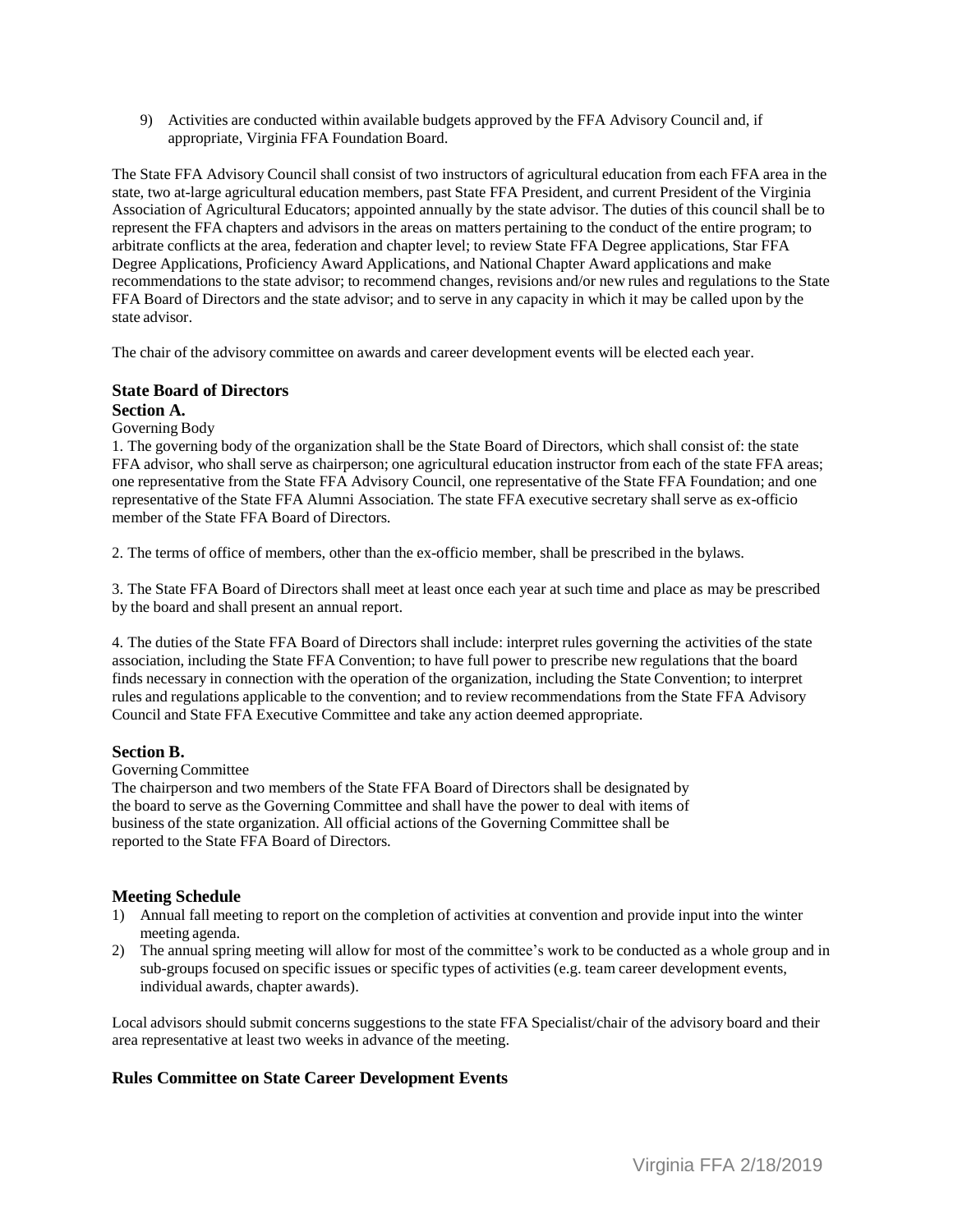The advisory committee will meet only when needed and will make all final decisions on interpretation of the rules and regulations of the State FFA Career Development Events or awards programs.

Official judges' decisions are final. The announced results are the official results.

#### **Conflict of Interest**

If there is a violation of a student whose advisor is a member of the advisory board, the advisor may not vote on the violation. A teacher from that area maybe used to fill in for the advisor whose student has possible committed the violation.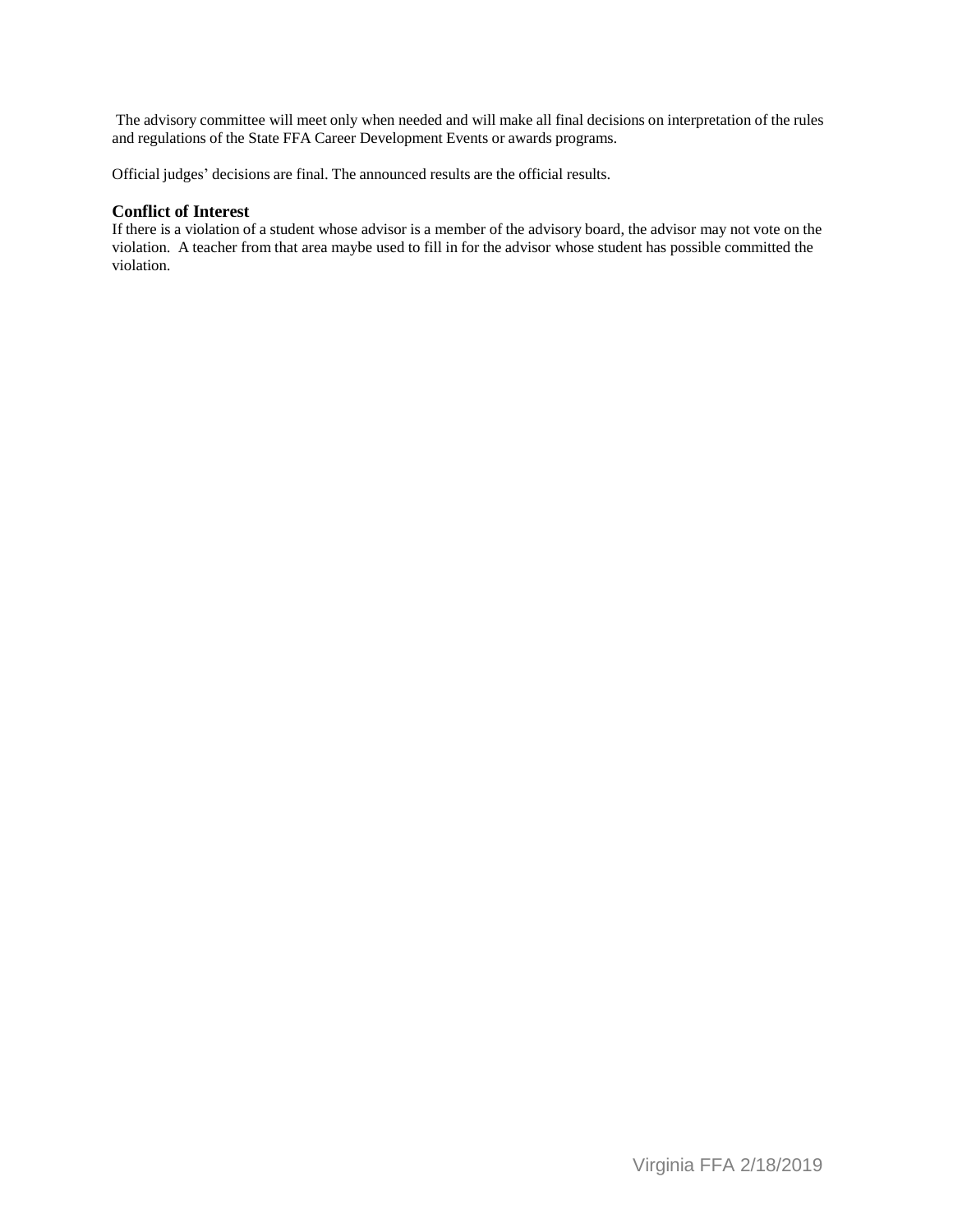## Official Dress Recommendations, Number of Participants, and Number of Scores

| <b>Event</b>                                | <b>Official Dress</b> | Number of               | <b>Number of Scores</b>      |
|---------------------------------------------|-----------------------|-------------------------|------------------------------|
|                                             | Appropriate           | <b>Participants</b>     | Allowed (per team)           |
|                                             |                       |                         | for Team Total               |
| <b>Agricultural Communications</b>          | Yes                   | 3                       | 3                            |
| <b>Agriscience Demonstration</b>            | Yes                   | $1-2$                   | <b>Team Total</b>            |
| <b>Agricultural Issues Forum</b>            | Yes                   | $3 - 7$                 | <b>Team Score Event</b>      |
| <b>Agricultural Mechanics Sr.</b>           | <b>FFA Shirt</b>      | 4                       | <b>Top 3 Scores</b>          |
| <b>Agricultural Mechanics Jr.</b>           | <b>FFA Shirt</b>      | $\overline{\mathbf{4}}$ | 4                            |
| <b>Agricultural Sales</b>                   | Yes                   | 4                       |                              |
| <b>Avian Bowl</b>                           | <b>YES</b>            | $\overline{\mathbf{4}}$ | <b>Team Event</b>            |
| <b>Crops Judging</b>                        | *Yes/FFA Shirt        | 4                       | 3                            |
| <b>Computer Applications</b>                | Yes                   | $\mathbf{1}$            | 1                            |
| <b>Creed Speaking</b>                       | Yes                   | 1                       | <b>Individual Event</b>      |
| <b>Dairy Cattle Evaluation</b>              | *Yes                  | 4                       |                              |
| <b>Dairy Cattle Handlers' Activity</b>      | <b>White/Jacket</b>   | $\mathbf{1}$            | <b>Individual Event</b>      |
| <b>Environmental and Natural Resources</b>  | Yes                   | 4                       | 4                            |
| <b>Extemporaneous Public Speaking</b>       | Yes                   | $\mathbf{1}$            | <b>Individual Event</b>      |
| <b>Farm Business Management</b>             | Yes                   | 4                       | <b>Top 3 Scores</b>          |
| Floriculture                                | *Yes/FFA Shirt        | $\overline{\mathbf{4}}$ | 4                            |
| <b>Food Science and Technology</b>          | Yes                   | $\overline{\mathbf{4}}$ | 4                            |
| <b>Forestry Field Day</b>                   | <b>FFA Shirt</b>      | 7                       | 7                            |
| <b>Forestry Senior</b>                      | <b>FFA Shirt</b>      | 4                       | 4                            |
| <b>Forestry Junior</b>                      | <b>FFA Shirt</b>      | 4                       | 4                            |
| <b>Horse Evaluation</b>                     | *Yes                  | 4                       | <b>Top 3 Scores</b>          |
|                                             | $*Yes$                | $\overline{\mathbf{4}}$ |                              |
| <b>Horse Hippology</b>                      | <b>FFA Shirt</b>      | $1-2$                   | <b>Top 3 Scores</b><br>$1-2$ |
| <b>Horticulture Demonstration</b>           |                       |                         |                              |
| <b>Job Interview</b>                        | Yes                   | 1                       | <b>Individual Event</b>      |
| Jr. Dairyman's                              | <b>FFA Shirt</b>      | $\overline{\mathbf{4}}$ | <b>Top 3 Scores</b>          |
| Jr. Forester's                              | <b>FFA Shirt</b>      | $\overline{\mathbf{4}}$ | <b>Top 3 Scores</b>          |
| Jr. Stockman's                              | <b>FFA Shirt</b>      | $\overline{\mathbf{4}}$ | <b>Top 3 Scores</b>          |
| <b>Livestock Evaluation</b>                 | *Yes                  | 4                       |                              |
| <b>Marketing Plan</b>                       | Yes                   | 3                       | <b>Team Score Event</b>      |
| <b>Meats Evaluation &amp; Technology</b>    | FFA Shirt             | 4                       | <b>Top 3 Scores</b>          |
| <b>Middle School Agriscience Technology</b> | <b>FFA Shirt</b>      | 4                       | 3                            |
| <b>Middle School FFA Quiz Bowl</b>          | Yes                   | $\overline{\mathbf{4}}$ | 4                            |
| Middle School Food & Fiber                  | FFA Shirt             | 4                       | $\overline{\mathbf{3}}$      |
| <b>Middle School Plant Science</b>          | <b>FFA Shirt</b>      | 4                       | 3                            |
| <b>Middle School Small Animal Care</b>      | <b>FFA Shirt</b>      | $\overline{\mathbf{4}}$ | $\overline{\mathbf{3}}$      |
| <b>Milk Quality and Products</b>            | <b>FFA Shirt</b>      | $\overline{\mathbf{4}}$ | $\overline{\mathbf{4}}$      |
| Nursery/Landscape                           | <b>FFA Shirt</b>      | $\overline{\mathbf{4}}$ | <b>Top 3 Scores</b>          |
| <b>Parliamentary Procedure Senior</b>       | Yes                   | 6                       | <b>Team Score Event</b>      |
| <b>Parliamentary Procedure Junior</b>       | Yes                   | 6                       | <b>Team Score Event</b>      |
| <b>Poultry Evaluation</b>                   | <b>FFA Shirt</b>      | $\overline{\mathbf{4}}$ | <b>Top 3 Scores</b>          |
| <b>Prepared Public Speaking Senior</b>      | Yes                   | 1                       | <b>Individual Event</b>      |
| <b>Prepared Public Speaking Junior</b>      | <b>Yes</b>            | $\mathbf{1}$            | 1                            |
| <b>Small Engines</b>                        | <b>FFA Shirt</b>      | $\mathbf{1}$            |                              |
| <b>Soils Judging</b>                        | <b>FFA Shirt</b>      | $\overline{\mathbf{4}}$ | <b>Top 3 Scores</b>          |
| <b>Tractor Operator's</b>                   | FFA Shirt             | $\mathbf{1}$            | 1                            |
| <b>Tractor Troubleshooting</b>              | FFA Shirt             | $\boldsymbol{2}$        | $\boldsymbol{2}$             |
| <b>Veterinary Science</b>                   | <b>FFA Shirt</b>      | $\overline{\mathbf{4}}$ | $\overline{\mathbf{4}}$      |

Please remember that all participants are required to wear complete official dress, as outlined in the National FFA Official Manual, to all award functions.

**\*Official Dress is required for the reasons part of this CDE**

-An FFA Shirt is any shirt purchased from the National, State or Local FFA or any plain shirt that has an FFA

**emblem or FFA sticker on it. A high school or middle school t-shirt is also acceptable.**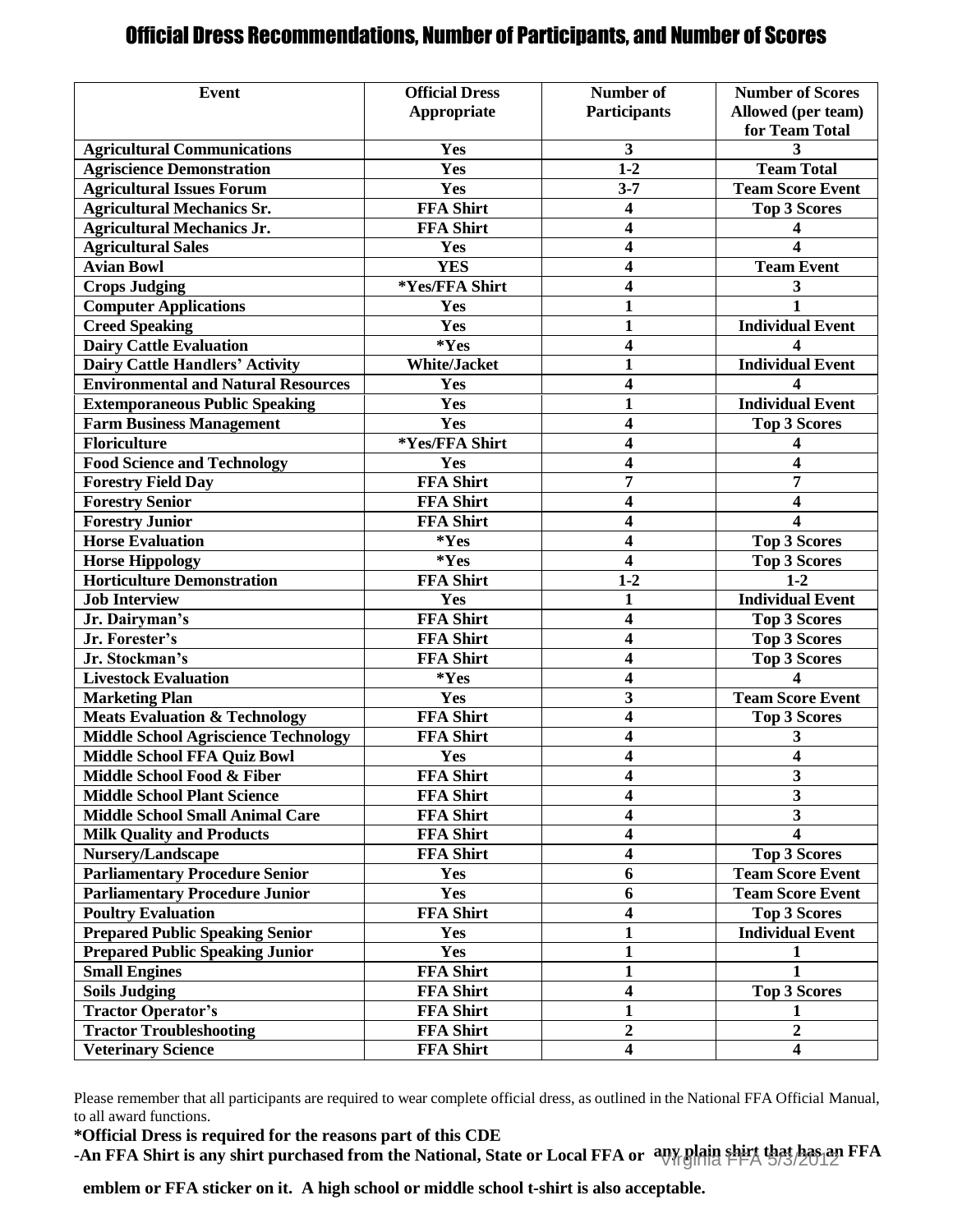

## Turf Management Career Development Event

## **Purpose of Event**

The Turf Management Career Development Event provides competition that fosters on-the spot thinking, working as a team to accomplish one goal, and problem-solving skills necessary for turf grass managers. The skills learned in this event can be used to be successful as a Golf Course Superintendent, Sports Turf Manager, Lawn Care Provider, and much more.

## **Objectives**

- To demonstrate the ability to identify turf grasses, weeds and diseases common in Virginia.
- To demonstrate knowledge of the principles and skills involved in propagation, growth requirements, growing techniques, marketing and maintenance of turf.
- To demonstrate the ability to identify, select, use, and maintain appropriate supplies and equipment for turf management.
- To demonstrate skills in oral and written business communications.
- To understand marketing principles and demonstrate proper sales and service skills.
- To demonstrate the ability to prepare accurate and legible records and reports, and to interpret business documents.

## **Event Rules**

- A team will consist of four (4) team members with only the three highest individual score being totaled for the team score. Teams with fewer than three members are not eligible for team awards, but students may receive individual awards.
- Participants are NOT allowed to use (or have visible) electronic devices during the event, unless for medical reasons. This includes cell phones, iPods, iPads, mp3 players, smart watches, etc. Participants will be allowed to use calculators, if specified; however, cell phone calculators and graphing calculators are not permitted.
- This event will be scored using an answer sheet, and test booklet as needed. It is important that students follow instructions and fill out the sheets correctly in order to receive credit.
- This event will be held rain or shine.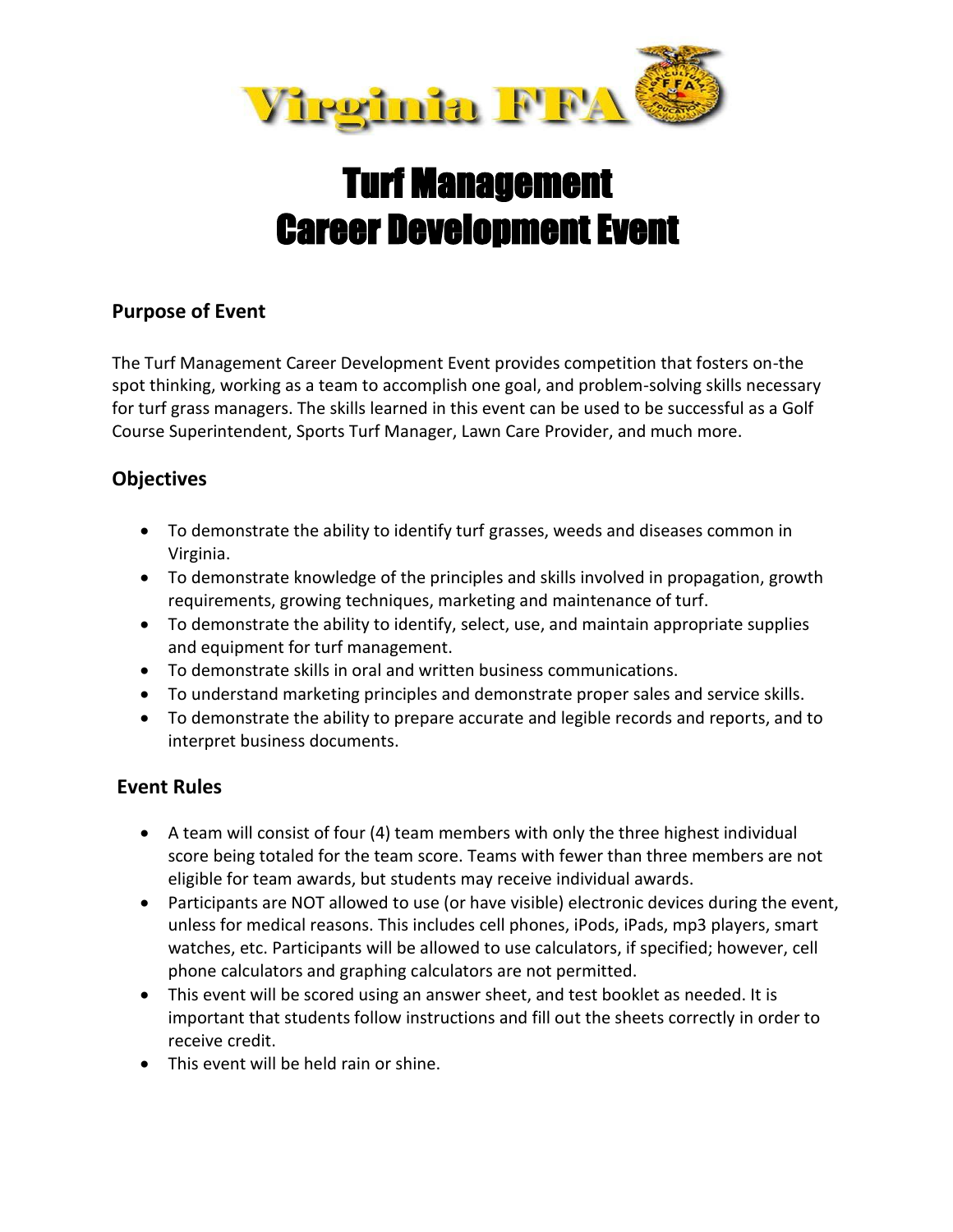## **Event Format**

#### **Equipment**

Materials provided by students: Two pencils or pens, clipboard, and calculator

#### **Flow of Event**

- General Knowledge Examination—30 minutes
- Identification of turf diseases, pests, equipment, and disorders–25 minutes
- Equipment preparation, maintenance, problem-solving, and safety—25 minutes
- Customer Relations, Problem Solving, Job Estimating
	- o Site Evaluation—20 minutes
	- o Problem Solving—20 minutes

#### **Individual Activities**

Phase I - General Knowledge Examination—100 points Twenty-five (25) question exam (questions worth various points and will be clearly designated) to evaluate the participant's knowledge of, but not limited to, basic turf grass management principles, irrigation, soil types, fertilizers, cultural practices, and pesticides. This phase of the event will be worth 100 points. Time of this phase will be 30 minutes.

Phase II - Identification of turf species, pests, equipment, and disorders—100 points Twentyfive (25) specimens (4 points each) to be presented as an intact live specimen, photograph, or preserved specimen. Each specimen will be designated by a station number. When the participant identifies the item, its number is recorded on the answer sheet. When a problem must be presented with an infected plant, a "disorder" label will be with the item to designate identification of the problem rather than the plant name. This phase will be worth 100 points. Time of this phase will be 1 minute/specimen for a total of 25 minutes.

Phase III - Equipment preparation, maintenance, and problem solving—100 points Participants will solve five (5) problems (10 points each) dealing with equipment calibration, equipment check for faulty parts, selection of proper equipment for a specific job, identification of a turf problem caused by equipment or operator malfunction, selection of proper management practices to withstand stress conditions, and proper pesticide label evaluation. A problem situation will be presented with answer choices of possible maintenance needs, corrective actions and/or operating specifications. This phase of the event will be worth 50 points. Time of this phase will be five minutes/problem for a total of 25 minutes.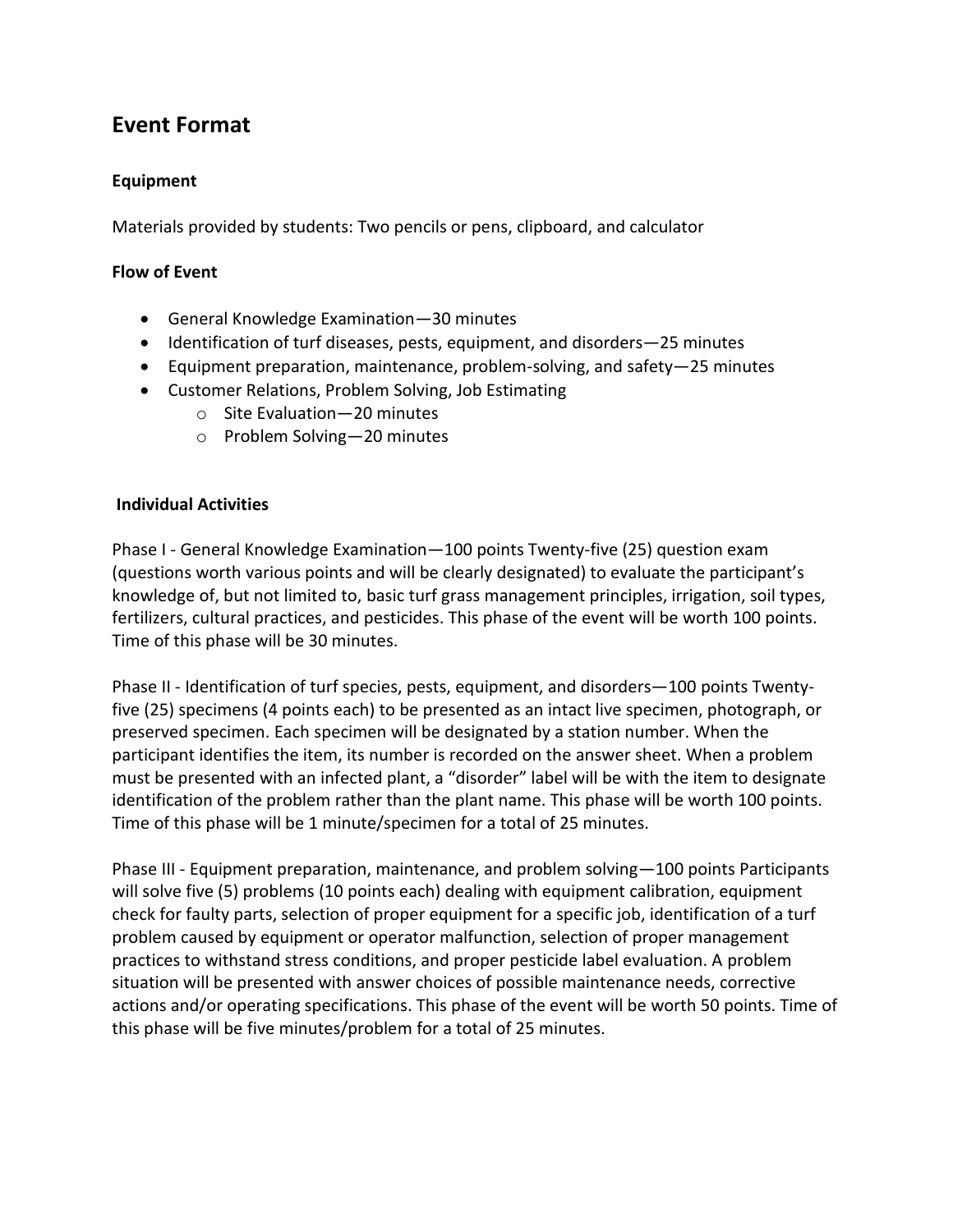Phase IV - Customer Relations, Problem Solving, and Job Estimating—100 points This phase will be composed of two parts:

Part One - Site Evaluation: Participants will be required to measure and evaluate a turf area for a specific property (worth 50 points). Site-specific information will be provided on the day of the event. There will be twenty-five (25) questions (2 points each) about the site. Time of this phase will be 20 minutes.

Part Two - Problem Solving: (worth 50 points) Time for part two will be 20 minutes.

Tiebreakers - If ties occur, the following sections will determine award recipients:

Team and Individual

- 1. Written Exam
- 2. Identification

Event Snapshot - Below is a brief overview of the Turf Management CDE

- This event will have four (4) phases: a.
	- o Phase I General Knowledge Exam- 100 points (30 minutes) b.
	- $\circ$  Phase II Identification of turf species, pests, equipment, and disorders 100 points (25 minutes) c.
	- $\circ$  Phase III Equipment preparation, maintenance, and problem solving -100 points (25 minutes)
	- $\circ$  Phase IV Customer Relations, Problem Solving, and Job Estimating -100 points (40 minutes)

Scoring:

- Total Possible Individual Points 400 points
- Total Team Score- 1200

VIII. References

- Doak, Ervin, and Goatley. Virginia Turfgrass Certification Manual (latest edition).
- Goatley, Askew, Ervin, McCall, Studholme, Schultz, and Horvath (2008). Sports Turf Management in the Transition Zone.
- Christians and Agnew (2008). The Mathematics of Turfgrass Maintenance (Fourth Edition).
- Emmons and Rossi (2015). Turfgrass Science and Management (Fifth Edition).
- Puhalla, Krans, and Goatley (2010). Sports Fields: Design, Construction, and Maintenance.
- Walker (2009). The Field Guide: The Layout and Dimensions of Sports Fields.
- Smiley, Dernoeden, and Clarke (2005) Compendium of Turfgrass Diseases (Third Edition)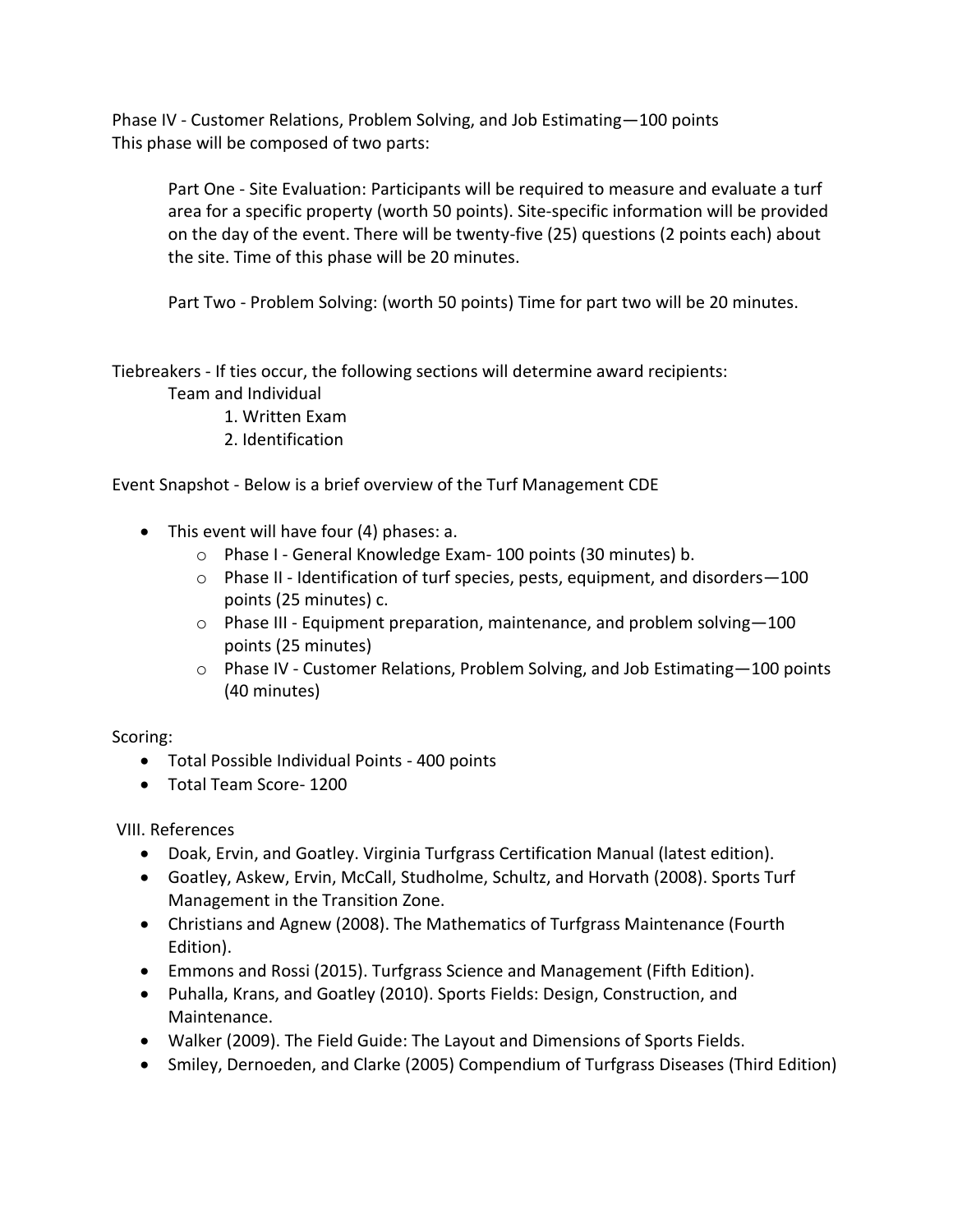## Identification (100 points) Insects, Diseases, Turf Species, Physical Disorders, Weeds, and Equipment List

#### Physical Disorders

101. Chemical Burn

102. Drought Stress

103. Mower Scalping

#### Insects

104. Billbug (Sphenophorus parvulus) 105. Chinch Bug (Blissus leucopterus) 106. Cutworm (Agrotis ipsilon) 107. Grubs (Popillia japonica) 108. Sod Webworm (Toumeyella liriodendra) Weeds 109. Annual Bluegrass (Poa Annua) 110. Black Medic (Medicago lupulina) 111. Broadleaf plantain (Plantago major) 112. Buckhorn plantain (Plantago lanceolate) 113. Canada thistle (Cirsium arvense) 114. Carpetweed (Mollugo verticillate) 115. Cinquefoil (Potentilla simplex) 116. Common chickweed (Stellaria media) 117. Common groundsel (Oxalis montana) 118. Crabgrass (Digitaria sanguinalis) 119. Dandelion (Taraxacum officinale) 120. Foxtail (Setaria viridis) 121. Goosegrass (Eleusine indica) 122. Ground Ivy (Glechoma hederacea) 123. Henbit (Lamium amplexicaule) 124. Knotweed (Polygonum aviculare) 125. Mouse Ear Chickweed (Cerastium vulgatum) 126. Nimblewill (Muhlenbergia schreberi) 127. Pennsylvania smartweed (Polygonum pensylvanicum) 128. Rough Bluegrass (Poa trivialis) 129. Purslane (Portulaca oleracea) 130. Quackgrass (Elymus repens) 131. Red sorrel (Rumex acetosella) 132. Spurge (Euphorbia maculata) 133. Velvetgrass (Holcus lanatus) 134. White Clover (Trifolium repens) 135. Wild Garlic (Allium ursinum) 136. Yellow Nutsedge (Cyperus esculentus) 137. Yellow Woodsorrel (Oxalis stricta)